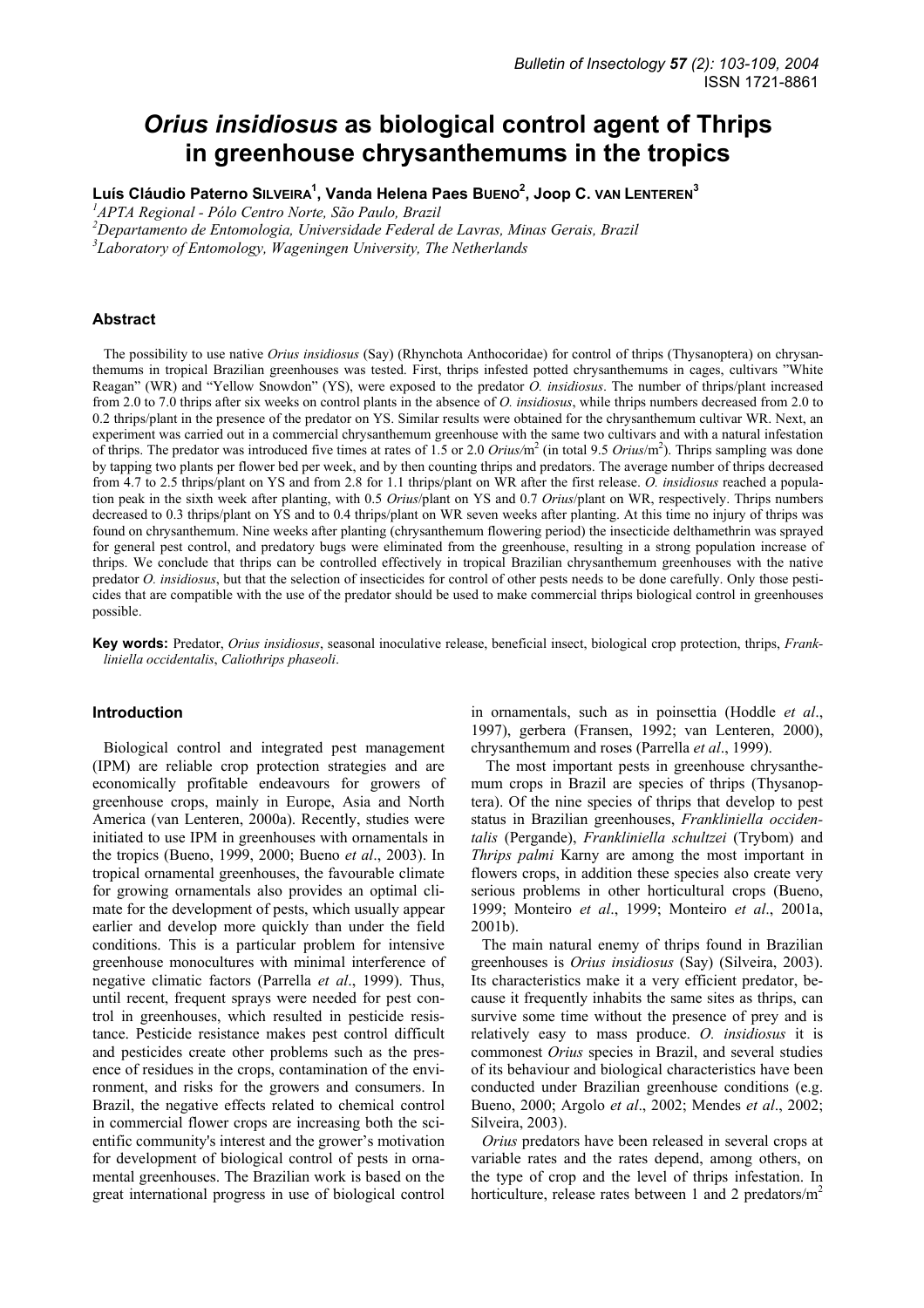per release usually are used, resulting at the end of the crop cycle in a release of 3 to 6 *Orius*/m2 for a satisfactory control (Van den Meiracker and Ramakers, 1991; Jacobson, 1993; Ramakers and Rabasse, 1995; Sánchez *et al*., 2000; Tavella *et al*., 2000; Tommasini, 2003). In chrysanthemums, the release rates of *O. insidiosus* ranged from 0.9 to 2  $Orius/m<sup>2</sup>$  per release, totaling between 3 and 12 *Orius*/m<sup>2</sup> (Del Bene, 1994; Parrella and Murphy, 1996; Reinhart, 1999).

The objectives of the research described in this paper were to determine if an *O. insidiosus* strain native to Brazil (1) was able to significantly reduce the numbers of *Caliothrips phaseoli* Hood (Thysanoptera Thripidae) in the laboratory, and (2) could be used for thrips control in cut chrysanthemums in commercial greenhouses under tropical conditions in Brazil.

# **Materials and methods**

#### Laboratory predation experiment with *O. insidiosus*

An experiment to verify the potential control effect of *O. insidiosus* was done in the laboratory ( $25 \pm 2$ °C,  $70 \pm 1$ 10% RH, and 12 hours photofase). Two-weeks old chrysanthemum plants cv. "Yellow Snowdon" (YS, yellow flowers) and "White Reagan" (WR, white flowers) were used. These plants were kept in acrylic cages (dimensions  $30 \times 30 \times 60$  cm), and were infested with the pest thrips *C. phaseoli*. To mimic conditions of commercial chrysanthemum production, each cage contained four pots with one plant/per pot of WR, and four pots with two plants/pot of YS. Six cages were prepared for each cultivar. Chrysanthemum plants were infested with twelve adult thrips. After one week one mated female of *O. insidiosus* was introduced in three cages for each cultivar, and in the other three cages per cultivar no predator was released. The release of one mated female of *O. insidiosus* was repeated after two weeks. So, the treatments were: (a) "White Reagan" with thrips, 3 cages; (b) "White Reagan" with thrips and *O. insidiosus,* 3 cages; (c) "Yellow Snowdon" with thrips, 3 cages; and (d) "Yellow Snowdon" with thrips and *O. insidiosus,* 3 cages. The number of thrips/plant was counted on two plants placed in the opposite corners of each cage, alternating corners were used at each successive count. Counting was done weekly during six weeks. Visual observations about injury caused by thrips to the plants were done throughout the experiment.

# Commercial greenhouse predation experiment with *O. insidiosus*

The release and evaluation of effectiveness of *O. insidiosus* as biological agent for thrips control was done in a commercial greenhouse of  $600 \text{ m}^2$  with a cut chrysanthemum crop, at Fazenda Terra Viva - Group Schoenmaker, Santo Antonio de Posse, SP, Brazil. The experiment was carried out from March 28 to June 20, 2002. The growing season of chrysanthemum plants from transplanting to harvest was 12 weeks in this greenhouse. The temperature in the greenhouse ranged from 20 to 33ºC, with a general average of 24.7ºC, and the RH was from 30 to 77%, with an average of 56.6%.

In the greenhouse, 24 chrysanthemum beds (12 on each side of a corridor) of  $13 \times 1.3$  m  $(17 \text{ m}^2 \text{ each})$  were planted, consisting of 15 beds with YS and nine with WR. The choice for these cultivars was based (1) on their commercial importance and (2) on previous observations of the growers that YS is stronger infested by thrips than WR. Transplant of seedlings was on March 28. The planting densities were  $63$  plants/ $m<sup>2</sup>$  for YS and  $36$  plants/m<sup>2</sup> for WR. All the normal culture measures were applied including fertilization and fungicide application between April 15 and June 15 for control of white rust, *Puccinia horiana* P. Hennings, alternating sprays of the fungicides mancozeb (Persist SC, 500 mL/100 L water), chlorothalonil (Mancozeb, 500 mL/100 L water) and azoxystrobin (Amistar, 30 mL/100 L water). Also, two treatments of the insecticide deltamethrin (Decis 25 CE, 50 mL/100 L water) was applied at the flowering stage. Thrips sampling was done weekly during the whole growing season. Sampling consisted of tapping plants above white trays and immediate counting of the insects; counted individuals were then collected and stored to determine the species names later. Two plants per week per cultivar per flower bed were sampled, beginning two weeks after transplant of seedlings, so from April 11 to June 20. Sampling was always done immediately before the releases of predators. Plants were regularly visually inspected to evaluate thrips injury.

Individuals of *O. insidiosus* were obtained from the Biological Control Laboratory of the Department of Entomology, Federal University of Lavras, MG, Brazil. Individual predators were transported to the greenhouse area in glass vials mixed with the inert medium vermiculite inside an icebox. Releases were made by walking along the corridors between the chrysanthemum beds and applying the contents of the vials in an homogeneous way over the plants. Adults (males and females) and nymphs were introduced in a proportion of 8 adults:2 nymphs. In total five releases of *O. insidiosus* were made during the chrysanthemum crop cycle (figure 1). Similar release rates (1.5 or 2.0 *Orius*/m<sup>2</sup>) were used as those proposed by Gilkeson *et al*. (1990), Tellier and Steiner (1990), Jacobson (1993), Del Bene (1994), Parrella and Murphy (1996), Rubin *et al*. (1996) and Reinhart (1999).

#### Data analyses

The developments of populations of thrips and *O. insidiosus* in the laboratory were evaluated by simple comparison of the graphs representing the population dynamics; no statistical tests were applied as differences were very obvious. For the greenhouse experiment, data were analyzed (after tests of homogeneity of variance and normality) with ANOVA (F tests) with a 10% significance threshold.

#### **Results**

# Laboratory predation experiment with *O. insidiosus*

The experiment in the laboratory showed the capability of *O. insidiosus* to dramatically reduce populations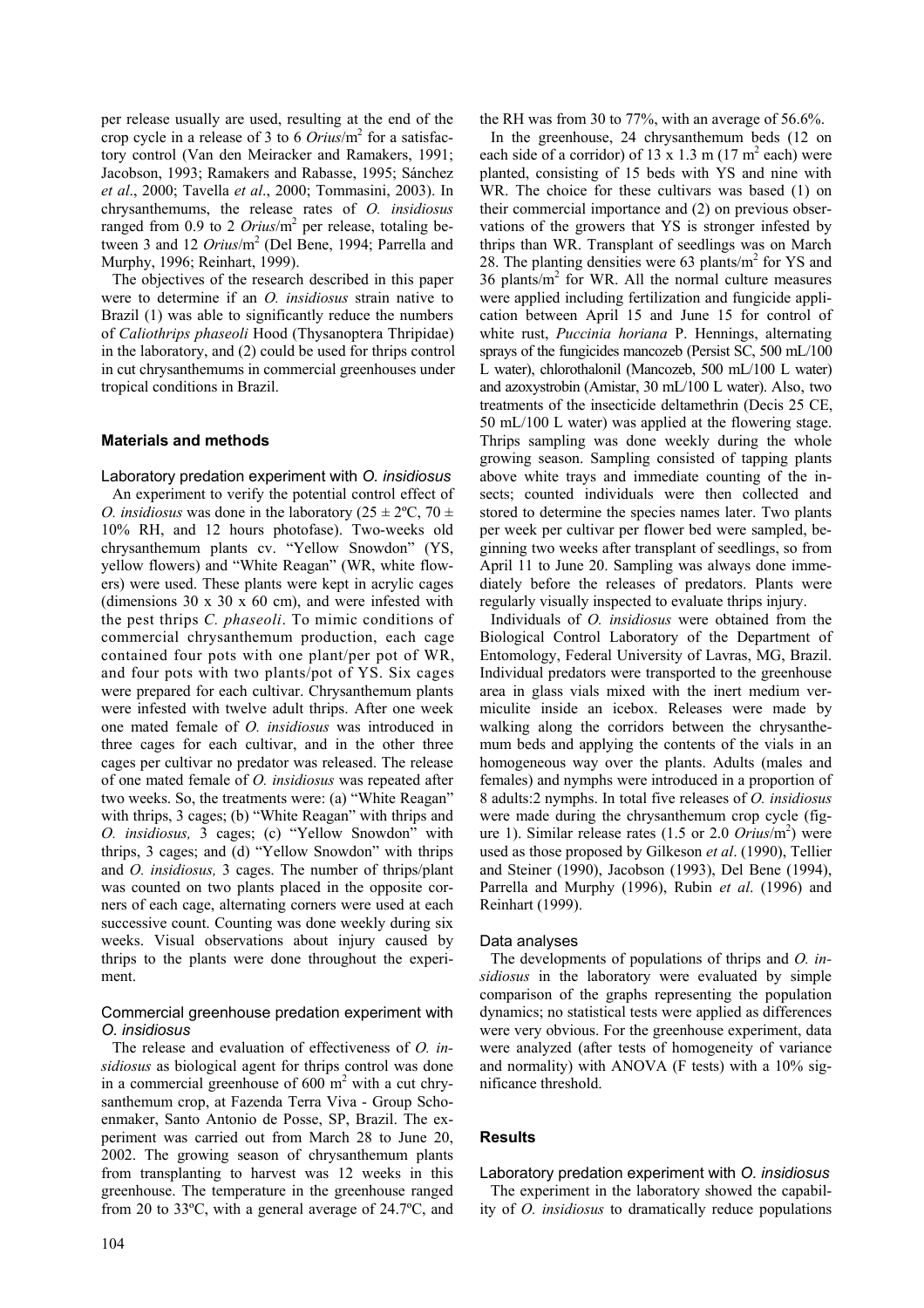#### **Chrysanthemum Cycle**

(weeks)



*O. insidiosus* **releases**

**Figure 1.** Production cycle of chrysanthemum and release rates of *O. insidiosus*. Fazenda Terra Viva, Santo Antonio de Posse (SP). March 28 to June 20, 2002.

of the pest thrips species *C. phaseoli*. The number of thrips per plant increased more than 3 fold (from 2.0 to 7.0 thrips/plant) in YS (figure 2A) in the absence of the predator between the first and the fifth week, whereas the numbers decreased more than 10 fold (from 2.0 to less than 0.2 thrips/plant) in the presence of *O. insidiosus* (figure 2A). Concerning damage, the plants of YS maintained in cages without *O. insidiosus* showed extensive injuries, such as silvery lesions on the leaves, branches and sprouts, and also contained feces of thrips, while these symptoms were much lower or absent in the presence of the predators.

The thrips population was generally lower on WR than on YS, but that is suppposed to be the result of the lower thrips infestation early in the experiment (figure 2B). The thrips numbers on WR in the presence of *O. insidiosus* were similar as observed on YS (figure 2B). The number of thrips, initially around 1.0 thrips/plant, reached a maximum of 4.5 thrips/plant in WR in the absence of *O. insidiosus*, whereas the number decreased to less than 0.2 thrips/plant in the presence of the predators. However, the WR plants did not show the same injuries as YS, not even in the absence of *O. insidiosus*. This result confirms the observations of the commercial growers that WR generally shows less injury as a result of thrips infestation than YS does. Based on these results and the experience of growers, we suppose that WR is both partly resistant and tolerant to thrips.

### Commercial greenhouse predation experiment with *O. insidiosus*

A higher number of thrips was found on cultivar YS in the first six weeks (1.5 to 4.7 thrips/plant) when compared to WR (0.7 to 2.8 thrips/plant), and these numbers were significantly different in the second, third, fourth and  $11<sup>th</sup>$  week after planting (figure 3). The finding that thrips numbers are lower on WR is in accordance with the laboratory experiment and with experience of the growers. With the development of the plants, the difference in the number of thrips/plant decreased between YS and WR ,and in the seventh week after planting the WR showed significantly more thrips/plant  $(1.7)$  compared to YS (1.3).

No significant differences in the number of *Orius* per plant between cultivars were found (figure 3). The largest numbers of *O. insidiosus* per plant on WR were found between the fifth and eighth week after planting (0.2 to 0.7 *Orius*/plant). In the same period, YS had somewhat lower numbers of *Orius* (0.06 to 0.4/plant). The same quantities of *Orius*/m<sup>2</sup> were released, but the density of plants/m<sup>2</sup> in WR (36/m<sup>2</sup>) was lower than in YS  $(63 \text{ plants/m}^2)$ , and this might have resulted in the somewhat higher density of *O. insidiosus* per plant on cultivar WR.

After the first release of predators (2 *Orius*/m<sup>2</sup>, or 0.03 *Orius*/plant, Fig. 3A), a strong reduction of the thrips population was found on YS three weeks after planting (from 4.7 thrips/plant to 2.5 thrips/plant). After the second, third and fourth releases of the predator, the thrips population decreased to 0.3 thrips/plant in YS in the ninth week after planting. The predator population reached a maximum number of 0.5 *Orius*/plant on this cultivar six weeks after planting, and we found on average 29 *Orius*/m2/bed. Since until that week 3.5  $Orius/m<sup>2</sup>$  (figures 1 and 3A) had been released, we may conclude that the predators had multiplied to about eight times their original number between the second and the sixth week after planting in the chrysanthemum beds of YS.

The number of thrips/plant decreased from 2.8 to 1.1 after the first release of *O. insidiosus* on WR (figure 3B), and had decreased to 0.4 thrips/plant nine weeks after planting. The number of *O. insidiosus* reached 0.7 *Orius*/plant six weeks after planting, or 26 *Orius*/m<sup>2</sup>. So on WR, *O. insidiosus* increased more than seven times in population size between the third and the sixth week after planting.

At the end of growing season, during the flowering period of chrysanthemum (figures 1 and 3), two sprays with the insecticide deltamethrin were applied, one in the ninth and the other in the  $11<sup>th</sup>$  week after planting. These sprays were necessary because other pests attacked the crop, e.g. the coleopterans *Diabrotica speciosa* (Germar), *Cerotoma* sp., *Astylus variegatus*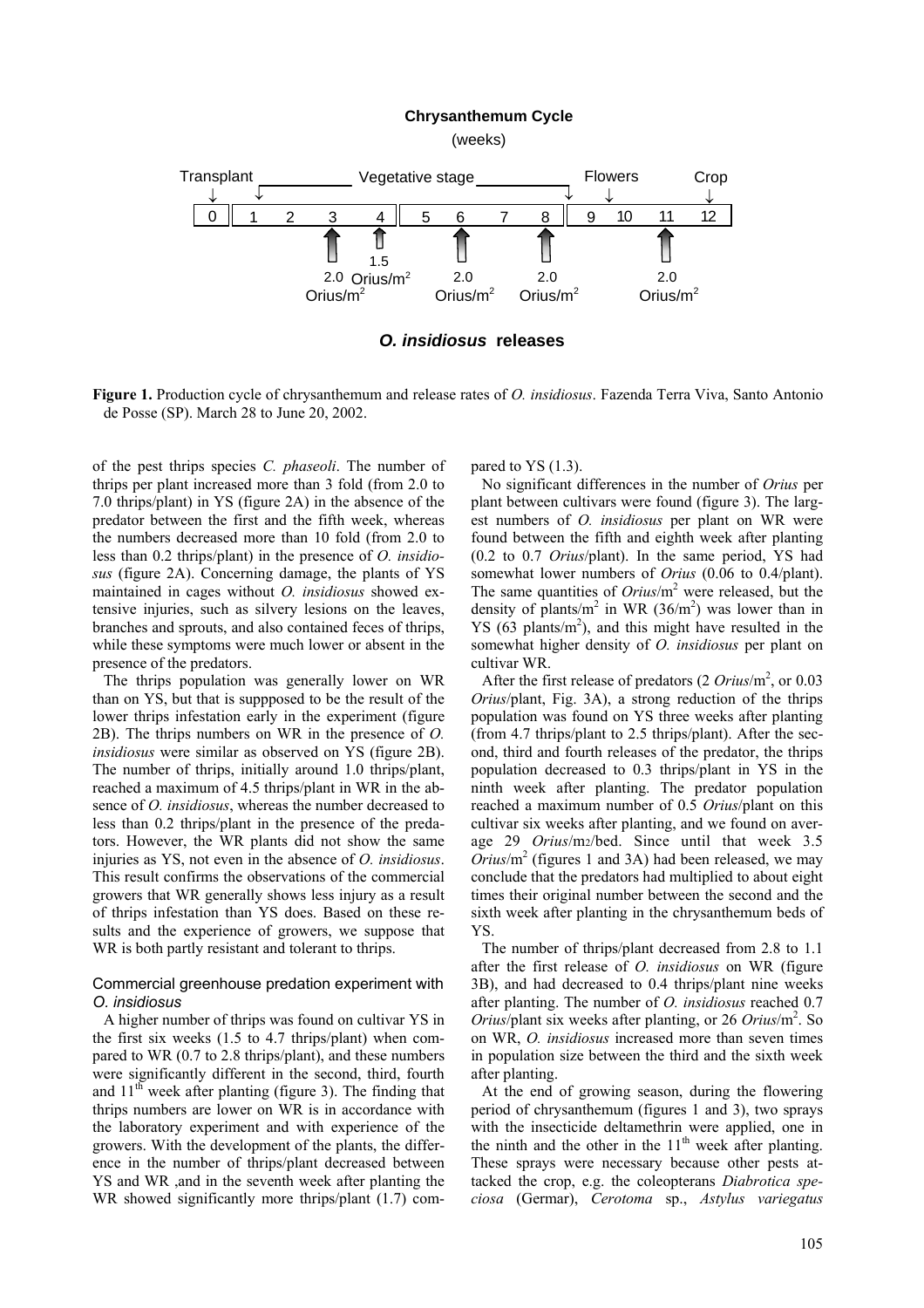

**Figure 2.** Average number of *O. insidiosus* and thrips per chrysanthemum plant in presence and absence of predators, in YS (A) and WR (B) in the laboratory. Temperature  $25 \pm 2$  °C, RH 70  $\pm$  10%, 12 hours photophase.

(Germar) and *Lagria villosa* (F.). These insects cause severe direct damage to the flowers, which makes them unmarketable. Although these coleopteran pests were controlled by the sprays, the negative result was that also the beneficial predators disappeared from the greenhouse after the first insecticide application on both cultivars (figure 3). The insecticide sprays affected biological control negatively, and still present thrips were strongly attracted to the opening flowers of chrysanthemum at that time. As a result of the elimination of the predators, the pesticide resistant thrips populations grew fast after the ninth week of planting (figure 3).

The weekly spray of different fungicides for control of the white rust disease in the crop did not appear to affect biological control, since the predators increased in population size and controlled the pest (figure 3). The fungicides mancozeb, chlorothalonil and azoxystrobin are known to be selective to adults and nymphs of *O. insidiosus* under field tests and can be characterized as class 1 (causing less than 25% death of a natural enemy,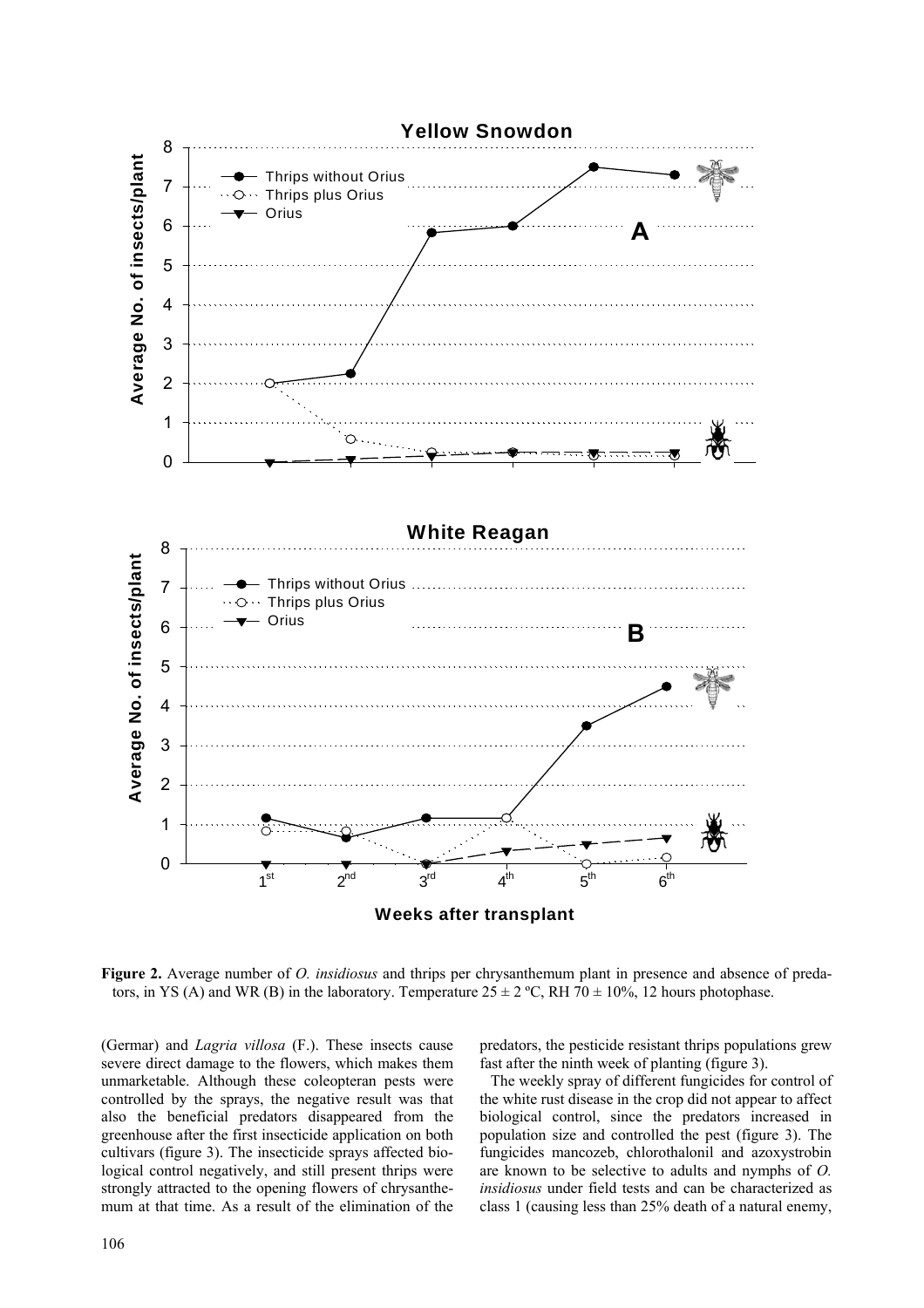

**Figure 3.** Population dynamics of thrips and *O. insidiosus* in chrysanthemum cultivars YS (A) and WR (B). Small letters indicate weeks when significant differences were observed among cultivars (F Test).

Biobest, 2001, 2004), or non-toxic for these predators. The only exception is the effect of mancozeb on nymphs of *Orius*, which is classified as risk class 2 (slightly toxic, causing between 25-50% death, Biobest, 2001, 2004).

Finally, our results showed that a certain amount of thrips can be tolerated in the crop, because injury was not observed on the leaves or on the flowers until two weeks before the harvest, and this injury was the result of the application of insecticides that killed the predators. In general terms, injury was due to the unbalance between pest and natural enemy caused by chemical control. Our finding that a certain amount of thrips can be tolerated in the crop is in agreement with results obtained by Del Bene (1994), who obtained good plant quality with a control level of three thrips per chrysanthemum branch.

### **Discussion and conclusion**

Based on the results from the laboratory experiments, the observations in the commercial greenhouses and growers experiences, we suppose that the chrysanthemum cultivars YS and WR differently influence thrips development because of differences in plant resistance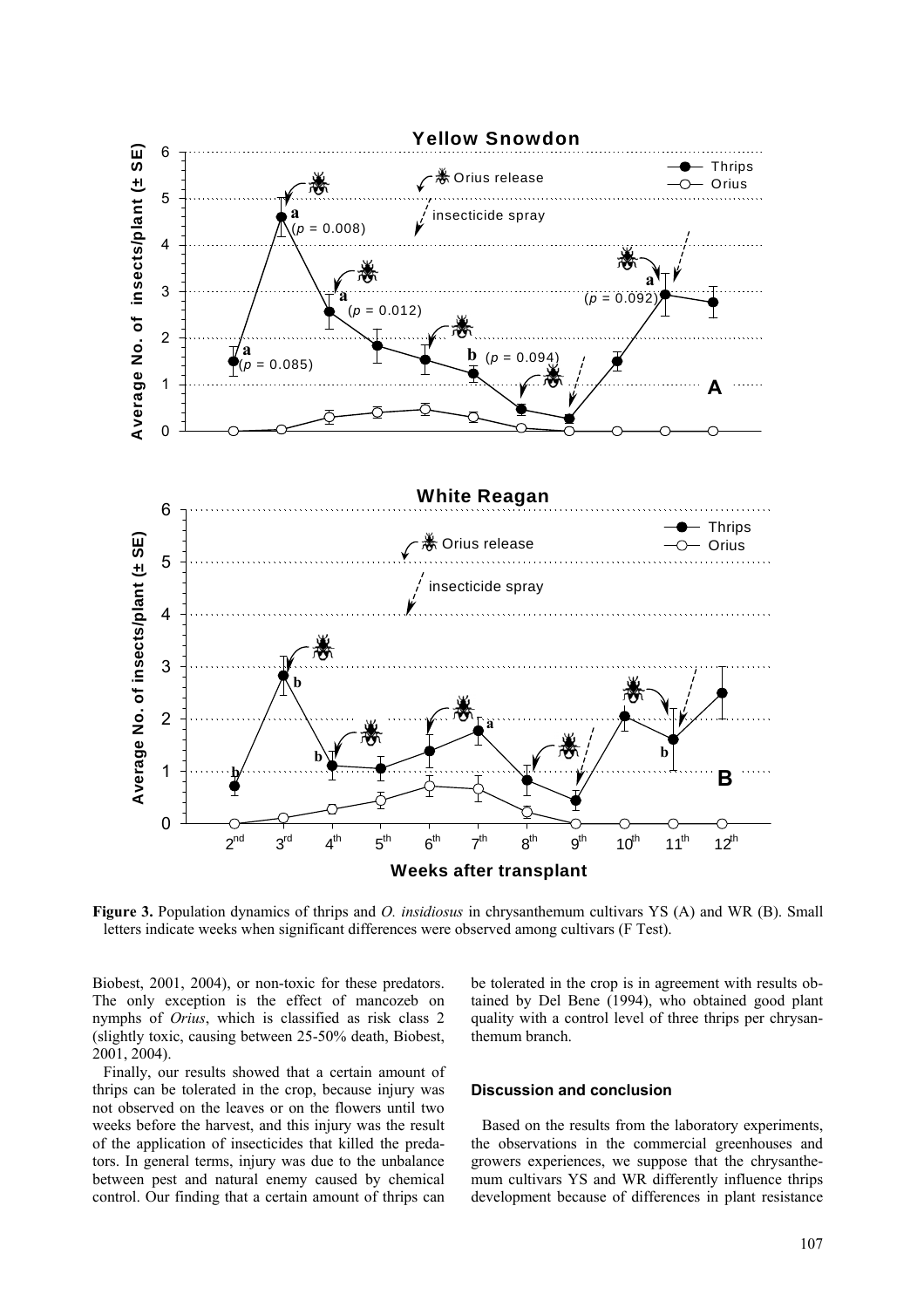and or tolerance; WR is more resistant and/or tolerant to thrips than YR. Jager *et al*. (1995) stated that antibiosis represents 60% of the resistance found in chrysanthemum plants, and that the other 40% was due to other resistance sources.

In the greenhouse, *O. insidiosus* populations increased, both as the effect of releases we made, as well as by spontaneous immigration into the greenhouse and as result of reproduction. Before the first release there were already *Orius* individuals in the greenhouse (figure 3). Multiplication of *O. insidiosus* in chrysanthemum occurred quickly, and the offspring suppressed thrips populations already during the first weeks after their release. Based on an estimate of already present and immigrating *Orius*, the numbers to be released can be adjusted (i.e., often lower numbers can be released than we have done in this experiment). Tommasini (2003) came to the same conclusion concerning *Orius* releases in eggplant and sweet pepper crops in Italy. Further, results of weekly sampling of thrips and natural enemy populations by the tapping method could prevent unnecessary releases of predators as well as insecticide spraying. In addition, according to van Lenteren (2000b), the amounts of insects used are established based on previous experience in programs with seasonal inoculative releases. It is very well possible that the number of *O. insidiosus* used for thrips control in chrysanthemum under Brazilian conditions can be reduced, and this would result in lower cost of biological control without influencing its success.

Insecticide applications with deltamethrin (not selective to *O. insidiosus*, causing more than 75% mortality, according to Biobest, 2001, 2004) eradicated the *Orius* population. The same negative effect of broad-spectrum pesticides on *Orius* populations were found by Tommasini (2003). The absence of *Orius*, and the presence of flowers (highly preferred by thrips, according to Beekman *et al*. 1991) lead to a strong increase of the thrips population from the ninth to the  $11<sup>th</sup>$  week (figure 3). It is clear that this insecticide should not be used in IPM programmes for control of pests in chrysanthemums if biological control with *O. insidiosus* is in use. However, an important problem is that growers are more or less forced to apply pesticides some weeks before harvest, to eliminate all insects from the plants in order to meet zero tolerance regulations enforced by the market (Parrella *et al*., 1999). The presence of insects and or visible insecticide residues on leaves and flowers are the main problem currently in the standardisation of chrysanthemum production in São Paulo State, Brazil according to Silveira (1998). These visible insects or insecticide residues disqualify the final product, as ornamentals have a high esthetical value and a damaged plants are unsaleable.

A very positive conclusion resulting from our research is that, contrary to the experience with the insecticide deltamethrin, the use of selective fungicides could be combined very well with biological control of thrips in chrysanthemums. This is a key positive point in the adoption of the biological control of thrips, since white rust, the major disease of chrysanthemum, needs intensive control with fungicide sprays.

One of the main problems for adoption of biological control in ornamental horticulture is its cost. According to Lambert *et al*. (2002), the cost of the biological control for ornamentals is larger than chemical control. Specifically related to thrips pests, Murphy (2002) stated that cost for thrips control is the largest amount spent to control any pest in ornamentals. In our experiment, the release of 7.5 *Orius*/m<sup>2</sup> (not taking the last release into account, because it was unnecessary) would cost US\$ 3,000/ha, based on prices presented by van Lenteren *et al*. (1997) (US\$ 0.0404 for each individual of *O. insidiosus*). Even in spite of the high potential value of the crop, this is a high cost for Brazilian growers. We expect, however, that costs of mass producing *O. insidiosus* will be lower in Brazil than in The Netherlands because of much lower labour costs, but more work is needed before a reliable cost estimate can be made. When looking to the future of crop protection in ornamentals, one should realise (1) the increasing occurrence of resistance of thrips to insecticides, (2) the nonexistence of appropriate pesticides for control of an increasing number of pests in greenhouses, (3) the larger costs of modern insecticides (van Lenteren, 1995), and also (4) the potential risks for labourers and the environment when recommending chemical control in urbanisation areas close to greenhouses. These are problems that biological control could solve and, with this point of view, the problem of cost should be considered in a global way.

*O. insidiosus* showed to be a good natural enemy for biological control of thrips in a commercial chrysanthemum greenhouse. However, this control method will only be successfully applied under practical conditions if a complete IPM programme (including chemical pesticides that are safe for natural enemies) will be developed for chrysanthemums (van Lenteren, 1995). We are currently developing elements of such an IPM programme (Bueno *et al*., 2003).

# **Acknowledgements**

The authors would like to thanks CNPq for research grants, and the Schoenmaker Group, for providing greenhouses and plants.

# **References**

- ARGOLO V. M., BUENO V. H. P., SILVEIRA L. C. P., 2002.- Influencia do fotoperíodo na reprodução e longevidade de *Orius insidiosus* (Say) (Hemiptera: Anthocoridae).- *Neotropical Entomology*, 31: 257-261.
- BEEKMAN M., FRANSEN J. J., OETTING R. D., SABELIS M. W., 1991.- Differential arrestment of the minute pirate bug, *Orius insidiosus* (Say) (Hemiptera: Anthocoridae), on two plant species.- *Mededelingen Faculteit Landbouwwetenschappen Rijksuniversiteit Gent*, 56: 273-276.
- BIOBEST, 2001.- *Side effects manual*. Biobest, 3<sup>rd</sup> edition.
- BIOBEST, 2004.- *Side effects manual*. Biobest, 4<sup>th</sup> edition.
- BUENO V. H. P., 1999.- Protected cultivation and research on biological control of pests in greenhouses in Brazil.- *IOBC/WPRS Bulletin* 22 (1): 21-24.